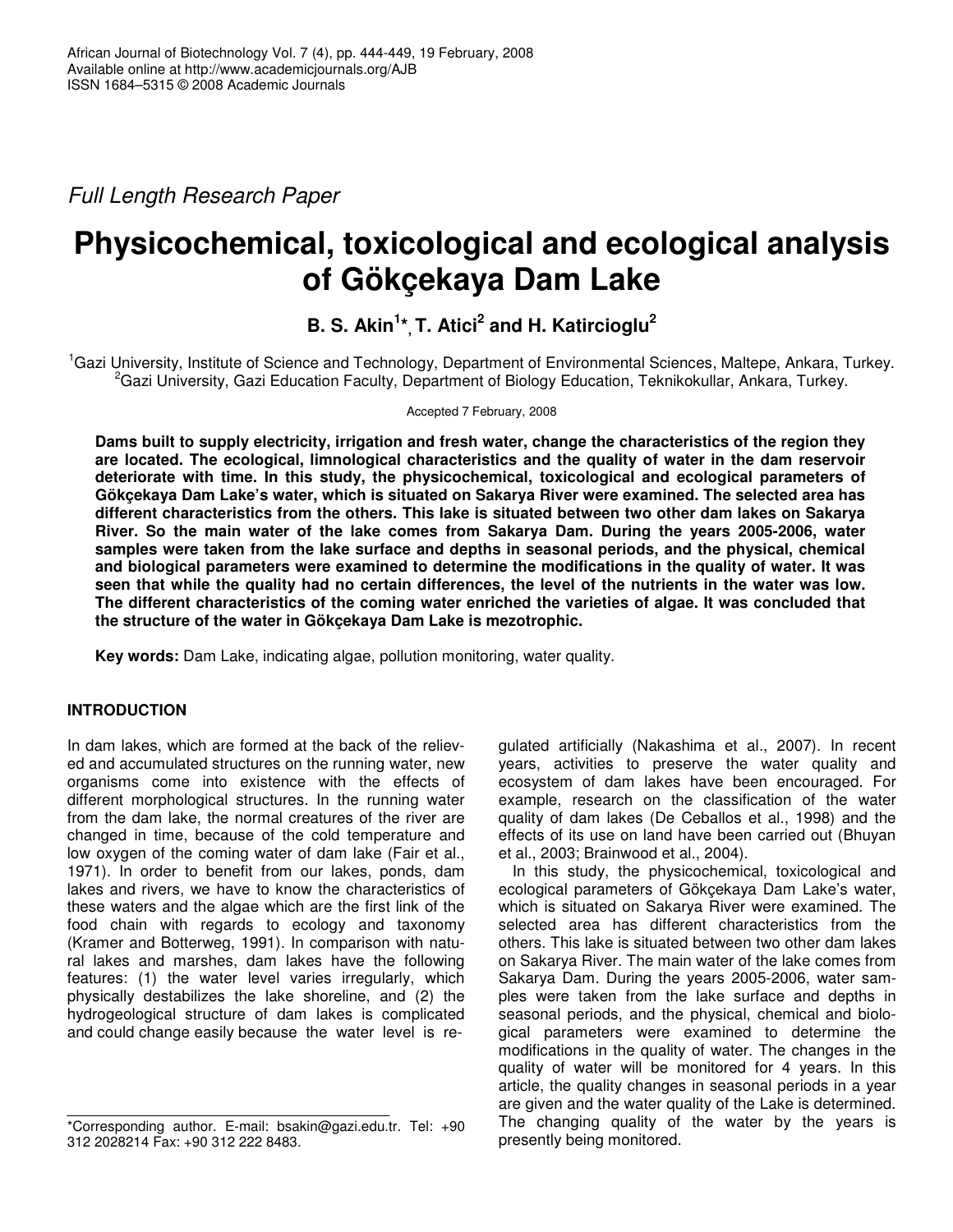

**Figure 1.** Locations of study area and sampling sites on the Gökçekaya, Sarıyar and Yenice Dam Lakes.

**Table 1.** The technical features of Gökçekaya, Sarıyar and Yenice Dam Lakes.

| <b>Feature</b>           | Gökçekaya            | Sarıyar                  | Yenice              |  |
|--------------------------|----------------------|--------------------------|---------------------|--|
| Location of the dam      | Eskişehir            | Ankara                   | Eskisehir           |  |
| River                    | Sakarya              | Sakarya                  | Sakarya             |  |
| Type                     | Concrete             | Concrete                 | Soil                |  |
| Height (from foundation) | 115.00 m             | 90.00 m                  | 33.10 m             |  |
| Lake volume              | 910.00 $\text{hm}^3$ | 1 900.00 hm <sup>3</sup> | 57.60 $\text{hm}^3$ |  |
| Lake area                | 20.00 $km^2$         | 83.83 $km^2$             | 3.64 $km^2$         |  |

## **MATERIALS AND METHODS**

#### **Study area**

Gökçekaya Dam is built to produce hydro-electrical energy in the territories of Eskişehir. The water comes to the Lake from Sarıyar Dam Lake from the upper side. Gökçekaya Dam is situated between Sarıyar Dam Lake and Yenice Dam Lake (Figure 1). The water flows from Gökçekaya Dam Lake to Yenice Dam Lake. The technical features of the 3 lakes are given in Table 1.

The climate of the project site is continental. It is hot and dry in summer and cold and rainy in winter. With the microclimate effects of the lakes, winters are comparatively mild in the region. The topographic structure of the area is mostly hilly, so the rain and snow waters run into the lakes from the surface in a short time. And they carry a lot of clay into the lakes. The soil around the lakes is mostly volcanic. Gökçekaya Dam Lake is situated on the valley which is parallel to Sündiken Mountains. Pine forests on the slope of the hill, wild life and little villages have protected the natural life in the area.

### **Sampling**

The eight sampling sites were selected: G1, G2, G3, G4, G5 (on the Gökçekaya Dam Lake); S1, S2 on the Sakarya Dam Lake (input to Gökçekaya); Y1 on the Yenice Dam Lake (output from Gökçekaya) (Table 2). Water samples were collected at 0.5 m under the water surface and at full depth. The study was conducted over a period of 1 year (between 2005 and 2006). Sampling was done on a seasonal basis. Locations of the sampling stations are shown in Figure 1.

## **Analytical methods**

Intellect temperature, electrical conductivity (EC), dissolved oxygen

(DO), total dissolved solids (TDS), pH and salinity parameters were measured on the designated station points using YSI 6600 multiparameter water quality probe on the surface of the lake, and in the deep. On territorial studies, the samples taken from every station point were protected in special sample boxes with requisite prevention processing. The biological parameters were measured in Gazi University Laboratory of Algae Culture, and the physical and chemical parameters were measured in Hacettepe University, Laboratory of Research and Application on Hydro-geology according to Standard Methods (APHA, 1989).

## **RESULTS AND DISCUSSION**

## **Physicochemical parameters**

The annual average values of seasonal changes of physicochemical parameters of Gökçekaya Dam Lake are given in Table 3. The water of Gökçekaya Dam Lake comes from another Dam Lake, Sarıyar. On G4 and G5 station points the DO and the thermal parameters are lower than the others, because the coming water to the lake is not fresh water. In general, the EC values are between0.55 - 1.22 mS/cm, and the pH values are from 8.9 - 7.4. With increasing depth, the DO concentration in the water falls under 0.5 mg/l.

The annual average values of seasonal changes of chemical parameters of Gökçekaya, Sarıyar and Yenice Dam Lakes are given in Table 4. It is seen that there is no considerable change in the values within a year for each lake. But in the reservoirs (G1, G2, S1, S2) the fluorine concentration is lower than the other station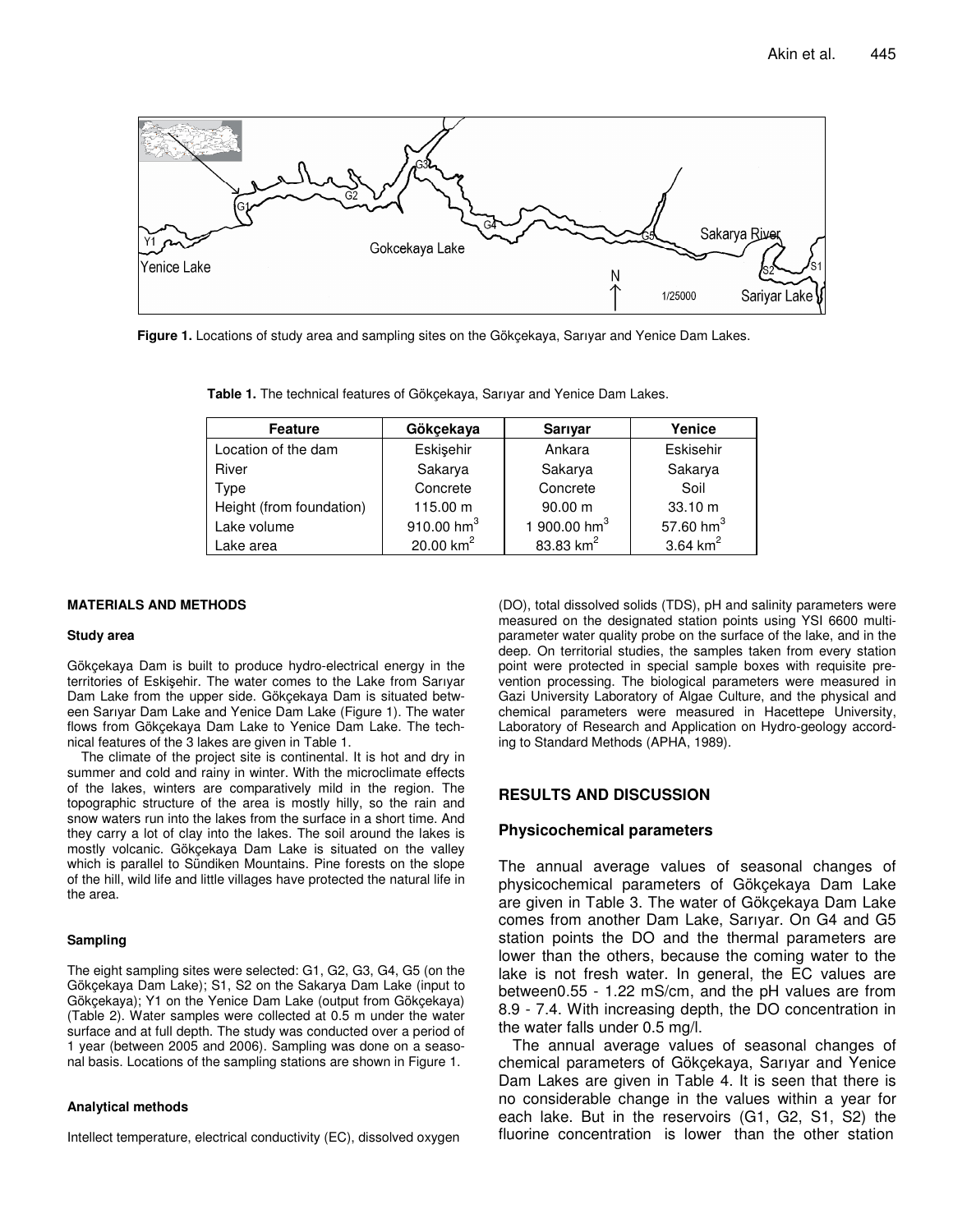**Table 2.** Coordinates of the water sample points.

| <b>Lake Name</b>   | Sample point   | <b>Coordinates</b>                  | Height from sea (m) | Average depth (m) |
|--------------------|----------------|-------------------------------------|---------------------|-------------------|
| Gökçekaya Dam Lake | G1             | 40° 01 21N 31° 00' 55E              | 385                 | 96                |
|                    | G <sub>2</sub> | 40° 03 10N 31° 04' 55E              | 387                 | 50                |
|                    | G <sub>3</sub> | 40° 04 53N 31° 07' 24E              | 379                 | 45                |
|                    | G4             | 40° 02 52N 31° 11' 56E              | 393                 | 50                |
|                    | G5             | 40° 03 38N 31° 17' 34E              | 392                 | 12                |
| Sarıyar Dam Lake   | S <sub>1</sub> | 40° 01 <sup>'</sup> 45N 31° 27' 05E | 469                 | 58                |
|                    | S <sub>2</sub> | 40° 01 <sup>'</sup> 12N 31° 24' 28E | 486                 | 60                |
| Yenice Dam Lake    | Υ1             | 40° 02 16N 30° 55' 10E              | 274                 | 13.5              |

**Table 3.** The annual average values of seasonal changes of Physicochemical parameters of Gökçekaya Dam Lake.

| Sample point   | Depth (m)     | Temp $(^{\circ}C)$ | EC (mS/cm) | TDS $(g/l)$ | Salinity (ppt) | DO (mg/l) | pH   |
|----------------|---------------|--------------------|------------|-------------|----------------|-----------|------|
|                | 0.5 (surface) | 15.70              | 0.60       | 0.50        | 0.38           | 10.57     | 8.03 |
|                | 10            | 15.64              | 0.60       | 0.50        | 0.38           | 9.46      | 8.01 |
|                | 20            | 12.24              | 0.88       | 0.70        | 0.54           | 4.11      | 8.21 |
|                | 30            | 11.45              | 0.88       | 0.71        | 0.54           | 3.42      | 8.11 |
| G <sub>1</sub> | 40            | 8.50               | 0.89       | 0.73        | 0.56           | 2.10      | 7.80 |
|                | 50            | 7.12               | 0.88       | 0.74        | 0.57           | 1.55      | 7.71 |
|                | 60            | 6.73               | 0.88       | 0.74        | 2.29           | 0.88      | 7.65 |
|                | 70            | 6.33               | 0.95       | 0.75        | 0.58           | 0.50      | 7.66 |
|                | 80            | 6.77               | 1.21       | 0.79        | 0.60           | 0.21      | 7.59 |
|                | 95 (bottom)   | 6.76               | 1.22       | 0.79        | 0.61           | 0.25      | 7.40 |
|                | 0.5 (surface) | 15.84              | 0.86       | 0.68        | 0.51           | 12.83     | 8.40 |
|                | 10            | 12.94              | 0.82       | 0.69        | 0.53           | 4.47      | 8.19 |
|                | 20            | 12.14              | 0.80       | 0.69        | 0.53           | 3.46      | 8.11 |
|                | 30            | 11.38              | 0.83       | 0.70        | 0.54           | 2.98      | 8.08 |
| G <sub>2</sub> | 40            | 8.39               | 0.77       | 0.73        | 0.56           | 2.01      | 7.80 |
|                | 50            | 7.13               | 0.75       | 0.73        | 0.57           | 1.63      | 7.70 |
|                | 60            | 7.11               | 0.71       | 0.71        | 0.55           | 1.76      | 7.73 |
|                | 70            | 7.12               | 0.74       | 0.73        | 0.56           | 0.28      | 7.62 |
|                | 80 (bottom)   | 6.93               | 0.75       | 0.74        | 0.57           | 0.27      | 7.58 |
|                | 0.5 (surface) | 16.00              | 0.55       | 0.67        | 0.51           | 1.90      | 8.92 |
|                | 10            | 13.57              | 0.83       | 0.69        | 0.53           | 5.30      | 8.35 |
| G <sub>3</sub> | 20            | 12.13              | 0.80       | 0.69        | 0.53           | 3.93      | 8.16 |
|                | 30            | 10.95              | 0.79       | 0.70        | 0.54           | 2.29      | 8.03 |
|                | 40            | 8.21               | 0.77       | 0.73        | 0.57           | 1.25      | 7.71 |
|                | 45 (bottom)   | 7.27               | 0.75       | 0.73        | 0.56           | 1.17      | 7.68 |
|                | 0.5 (surface) | 15.49              | 0.54       | 0.67        | 0.51           | 1.25      | 8.79 |
|                | 10            | 13.27              | 0.81       | 0.68        | 0.52           | 6.22      | 8.52 |
| G4             | 20            | 12.00              | 0.79       | 0.68        | 0.52           | 4.62      | 8.30 |
|                | 30            | 11.18              | 0.78       | 0.69        | 0.53           | 2.57      | 8.02 |
|                | 40            | 8.35               | 0.76       | 0.73        | 0.56           | 1.35      | 7.71 |
|                | 50 (bottom)   | 7.12               | 0.74       | 0.73        | 0.56           | 1.14      | 7.59 |
| G <sub>5</sub> | 0.5 (surface) | 14.39              | 0.84       | 0.69        | 0.52           | 1.43      | 8.77 |
|                | 12 (bottom)   | 11.07              | 0.78       | 0.68        | 0.52           | 5.70      | 8.39 |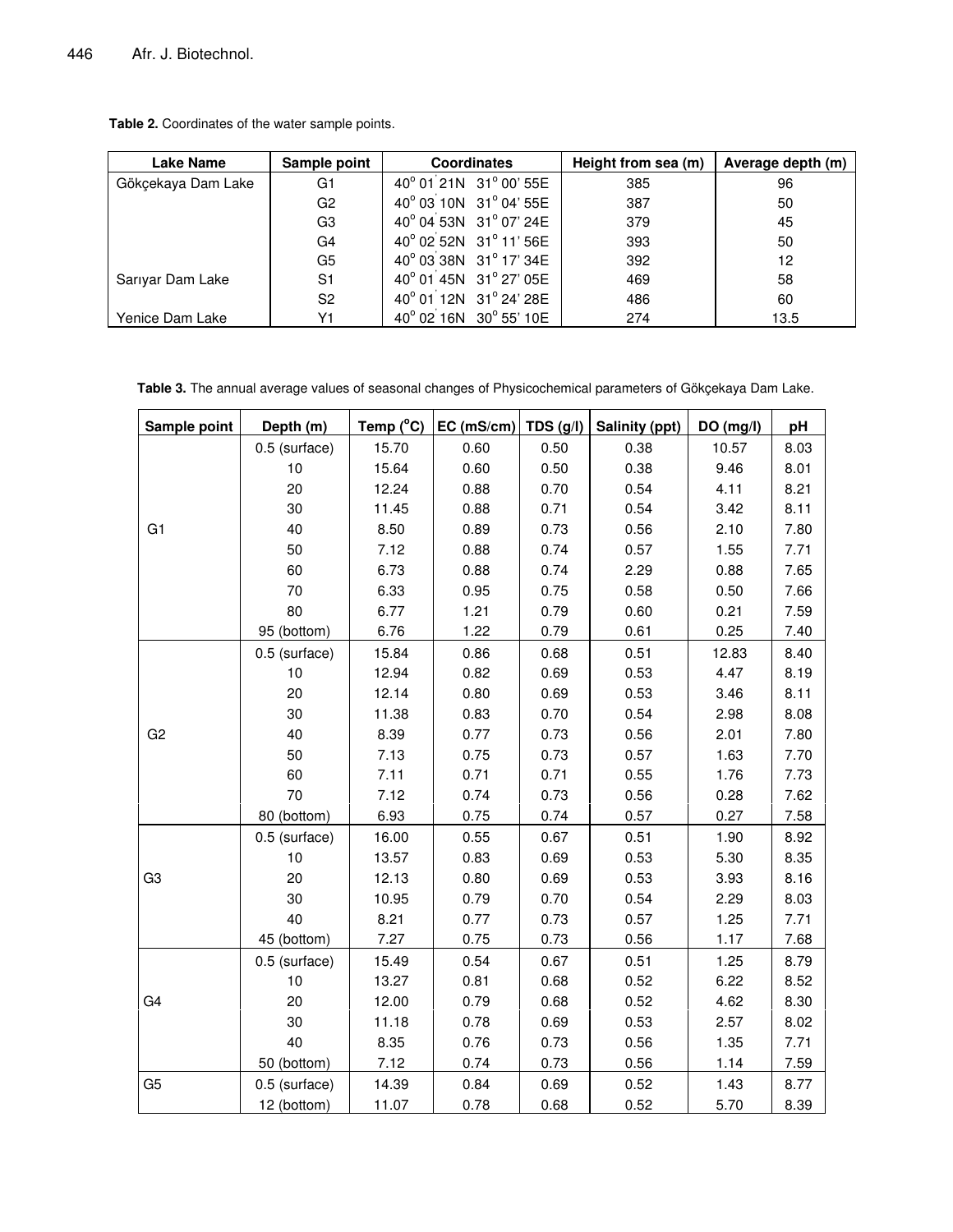| Lake      | Sample point   | F     | CI <sup>-</sup> | $Br^{+2}$ | $SO4+2$ | $CO3+2$ | $HCO3+$ | $Na+$ | $K^+$ | $Mg^{2}$ | $Ca+2$ |
|-----------|----------------|-------|-----------------|-----------|---------|---------|---------|-------|-------|----------|--------|
| Gökçekaya | G1             | 3.71  | 86.11           | 0.056     | 227.95  | 6.7     | 250.13  | 83.72 | 7.14  | 45.36    | 79.85  |
|           | G <sub>2</sub> | 8.64  | 79.94           | 0.034     | 244.83  | 8.61    | 206.85  | 84.38 | 7.03  | 45.49    | 78.79  |
|           | G3             | 5.57  | 68.61           | 0.038     | 205.25  | 12.22   | 201.55  | 81.92 | 7.19  | 43.61    | 77.02  |
|           | G4             | 10.74 | 82.54           | 0.042     | 249.8   | 29.5    | 201.83  | 81.56 | 7.02  | 44.33    | 77.96  |
|           | G5             | 1.56  | 64.07           | 0.048     | 198.17  | 11.03   | 219.43  | 66.68 | 5.72  | 37.76    | 88.92  |
| Sarıyar   | S <sub>1</sub> | 0.31  | 79.27           | 0.04      | 237.44  | 18.24   | 194.92  | 79.62 | 6.95  | 40.69    | 77.03  |
|           | S <sub>2</sub> | 5.91  | 81.98           | 0.05      | 237.86  | 16.55   | 181.51  | 76.46 | 6.68  | 40.61    | 11.58  |
| Yenice    | Υ1             | 3.97  | 73.74           | 0.02      | 235.49  | 30.05   | 186.35  | 87.05 | 7.65  | 45.8     | 80.87  |

**Table 4.** The average seasonal concentrations of the chemical parameters measured at (mg/l) sampling points at the surface of the Gökçekaya, Sarıyar and Yenice Dam lakes.

**Table 5.** The average seasonal concentrations of the water quality parameters measured at sampling points at the surface of the Gökçekaya, Sarıyar and Yenice Dam lakes.

| Lake      | <b>Sample</b><br>point | <b>Turbidity</b><br>(NTU) | <b>Hardness</b><br>$(FS^o)$ | <b>TSS</b><br>(mg/l) | $NH4+$<br>(ppm) | NO <sub>2</sub><br>(ppm) | NO <sub>3</sub><br>(ppm) | $PO4-2$<br>(ppm) | <b>COD</b><br>(mg/l) |
|-----------|------------------------|---------------------------|-----------------------------|----------------------|-----------------|--------------------------|--------------------------|------------------|----------------------|
|           | G <sub>1</sub>         | 0.54                      | 38.57                       | 2.39                 | 0               | 0                        | 3.01                     | 0                | 19.23                |
|           | G <sub>2</sub>         | 0.52                      | 38.36                       | 2.08                 | 0               | 0                        | 2.44                     | 0                | 15.86                |
| Gökçekaya | G3                     | 0.40                      | 37.15                       | 3.59                 | 0               | $\Omega$                 | 5.36                     | 0                | 20.36                |
|           | G4                     | 0.91                      | 37.68                       | 73.38                | 0               | 0                        | 6.71                     | 0                | 22.00                |
|           | G5                     | 4.54                      | 37.71                       | 12.63                | 0               | 0                        | 4.79                     | 0                | 31.43                |
| Sarıyar   | S <sub>1</sub>         | 1.06                      | 35.95                       | 3.46                 | 0.49            | $\Omega$                 | 3.91                     | 0                | 21.7                 |
|           | S <sub>2</sub>         | 0.54                      | 36.05                       | 7.76                 | 1.37            | 0.12                     | 2.08                     | 0                | 19.5                 |
| Yenice    | Y1                     | 0.19                      | 38.93                       | 4.61                 | 0.46            | 0                        | 2.79                     | 0                | 22.6                 |

points. The chemical parameters of the three lakes are defined as normal in consideration of the soil of the area.

The values of pollution analyses of the three lakes are given in Table 5. The annual average value of the phosphorus concentration of every three lakes is defined as zero. These results show that the lake is poor in terms of phosphate. While the annual average value of ammonium is 0 - 1.37 mg/l NH $_4^+$  and nitrite is 0 - 0.12 in Sarıyar and Yenice, they are zero in Gökçekaya. However, these amounts are still lower than the limit for eutrophication. In each of the three lakes, the nitrate concentrations change with seasonal periods (6.7 - 2.1 mg/l  $NO<sub>3</sub>$ ). As the limiting nutrient for eutrophication is usually the phosphate concentration, there is also no danger in terms of nitrogen contained in the lake.

# **Biological parameters**

The chlorophyll-*a* values and algae types specified on the station points of Gökçekaya Dam Lake in terms of seasonal periods are given in Table 6. It can be seen that the chlorophyll types and the amount of Chl-*a* increases in springtime naturally. The variety of Bacilariophyta members is not much, but as a population they are crowded.

In summer, algae are eaten by zooplankton and their population is decreased. As a result of this, they lose their biological efficiency. The breakdown of the circulation in the Dam Lake supports the situation. With the changing climate, the decrease in the number of organisms leads to a decrease in Chl-*a* value. Similar circumstances are seen in lakes on the northern hemisphere (Hutchinson, 1967; Moss, 1998).

In autumn, the breeds of Ceratium, Microcystis, Scenedesmus, Nitzschia, Synedra are seen more frequently. And also the value of Chl-*a* decreases slightly (Youngman, 1978).

In winter Bacillariophyta and its breeds are rarely seen in cold weather. In this study, when the Chl-*a* values are considered, the Gökçekaya Dam Lake has a mesotrophic structure, but if the pollution in the waters coming to the lake increases, the structure may become eutrofic.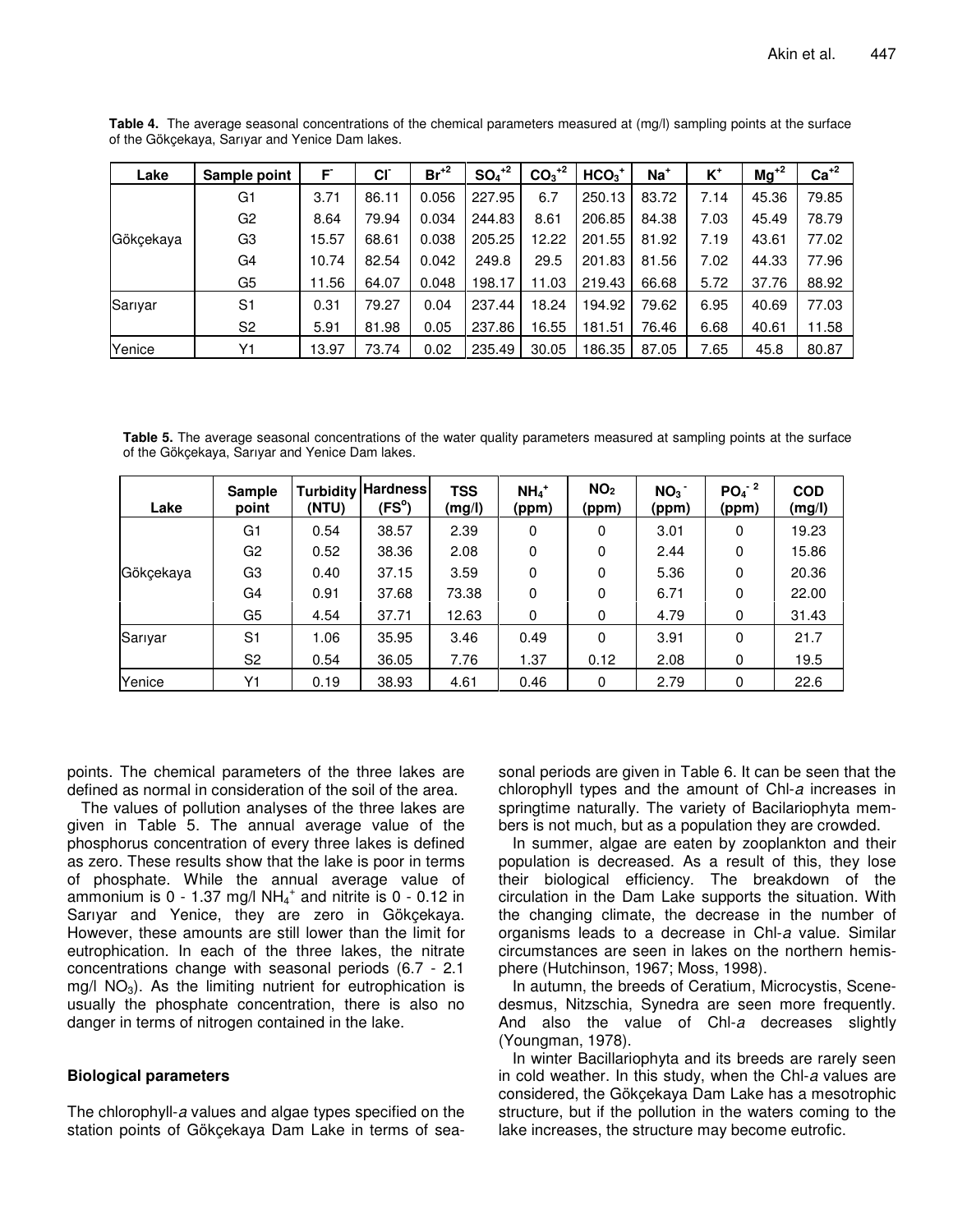| Sample point   | Algae                                                                                                                                                                                                                                                                                                                                                                                                                                                                                                                                                                                                          | Chl-a $(\mu g/I)$ |
|----------------|----------------------------------------------------------------------------------------------------------------------------------------------------------------------------------------------------------------------------------------------------------------------------------------------------------------------------------------------------------------------------------------------------------------------------------------------------------------------------------------------------------------------------------------------------------------------------------------------------------------|-------------------|
| G1             | CYANOPHYTA Chroococcus turgidus, Gleocapsa sp., Merismopedia sp., Microcystis<br>aeruginosa, Microcystis floss-aqua, Microcystis sp. Nostoc sp., Oscillatoria sp.<br>CHLOROPHYTA Choleralla vulgaris, Eudorina elegans, Dictyosphaerium pulchellum,<br>Keratococcus sp., Oocystis sp., Pediastrum dublex, Scenedesmus quadricauda,<br>Scenedesmus acutus, Scenedesmus sp., Selenastrum gracile, Staurastrum sp.<br>BACILLARIOPHYTA Amphora ovalis, Cyclotella ocellata, Gomphonema sp., Navicula<br>pupula, Navicula tuscula, Nitzschia linearis, Synedra ulna<br>EUGLENOPHYTA Euglena viridis                 | 3.209             |
| G2             | CYANOPHYTA Chroococcus turgidus,, Microcystis aeruginosa, Microcystis floss-<br>aqua, Nostoc sp.<br>CHLOROPHYTA Choleralla vulgaris, Chlamydomonas sp, Eudorina elegans,<br>Dictyosphaerium pulchellum, Dimorphococcus lunatus, Keratococcus sp., Oocystis<br>sp. Pediastrum dublex, Scenedesmus quadricauda, Scenedesmus acutus,<br>Scenedesmus sp., Selenastrum gracile, Sphaerocystis schroeteri, Staurastrum sp.<br>BACILLARIOPHYTA Gyrosigma acuminatum, Hantzschia amphioxys, Navicula<br>tripunctata, Neidium dubium, Nitzschia hungarica, Synedra Navicula pupula, Nitzschia<br>linearis, Synedra ulna | 3.3615            |
| G <sub>3</sub> | CYANOPHYTA Chroococcus turgidus, Gleocapsa sp., Microcystis floss-aqua,<br>Microcystis sp. Nostoc sp., Oscillatoria sp. Lyngbya sp.<br>CHLOROPHYTA Choleralla vulgaris, Chlamydomonas sp, Eudorina elegans,<br>Dimorphococcus lunatus, Pediastrum dublex, Scenedesmus quadricauda,<br>Scenedesmus acutus, Scenedesmus sp., Selenastrum gracile,<br>BACILLARIOPHYTA Cyclotella ocellata, Cymbella cymbiformis, Gomphonema<br>sp., Melosira varians, Navicula pupula, Navicula tuscula, Nitzschia linearis, Synedra<br>ulna                                                                                      | 2.45              |
| G <sub>4</sub> | CYANOPHYTA Gleocapsa sp., Microcystis aeruginosa, Microcystis floss-aqua,<br>Microcystis sp. Nostoc sp., Oscillatoria sp.<br>CHLOROPHYTA Choleralla vulgaris, Chlamydomonas sp, Eudorina elegans,<br>Dictyosphaerium pulchellum, Keratococcus sp., Oocystis sp. Scenedesmus<br>quadricauda, Scenedesmus acutus, Scenedesmus sp., Selenastrum gracile,<br>Staurastrum sp.<br>BACILLARIOPHYTA Amphora ovalis, Cyclotella ocellata, Cymbella cistula,<br>Gomphonema sp., Navicula pupula, Navicula tuscula, Nitzschia linearis, Synedra ulna<br>CHRYSOPHYTA Ceratium hirundinella                                 | 2.88              |
| G5             | CYANOPHYTA Microcystis aeruginosa, Microcystis floss-aqua, Microcystis sp.<br>Nostoc sp., Oscillatoria sp.<br>CHLOROPHYTA Choleralla vulgaris, Chlamydomonas sp, Eudorina elegans,<br>Dictyosphaerium pulchellum, Dimorphococcus Iunatus, Keratococcus sp., Oocystis<br>sp. Pediastrum dublex, Scenedesmus quadricauda, Scenedesmus acutus.<br>Scenedesmus sp., Selenastrum gracile, Sphaerocystis schroeteri, Staurastrum sp.<br>BACILLARIOPHYTA Amphora ovalis, Cyclotella ocellata, Navicula pupula, Navicula<br>tuscula, Nitzschia linearis, Synedra ulna<br>CHRYSOPHYTA Ceratium hirundinella             | 2.974             |

**Table 6.** The chlorophyll-a values and algae specified on Gökçekaya Dam Lake in terms of seasonal periods.

# **Conclusion**

Gökçeya Dam Lake, which is not fed by fresh water, has been monitored and its qualities have been defined in terms of physical, chemical and biological parameters in seasonal periods. It is seen that the nutrient level of the lake is poor and the physical and chemical parameters do not change in the annual average. The nitrogen and phosphorus values are fairly low with regards to depth and seasonal changes, and the temperature and DO

values are decreased. In consideration of the chlorophylla values and algae on the station points of Gökçekaya dam Lake, we may conclude that the lake is mesotrophic.

# **ACKNOWLEDGEMENT**

The research was supported by The Scientific and Technical Research Council of Turkey by the project No: 104Y067.